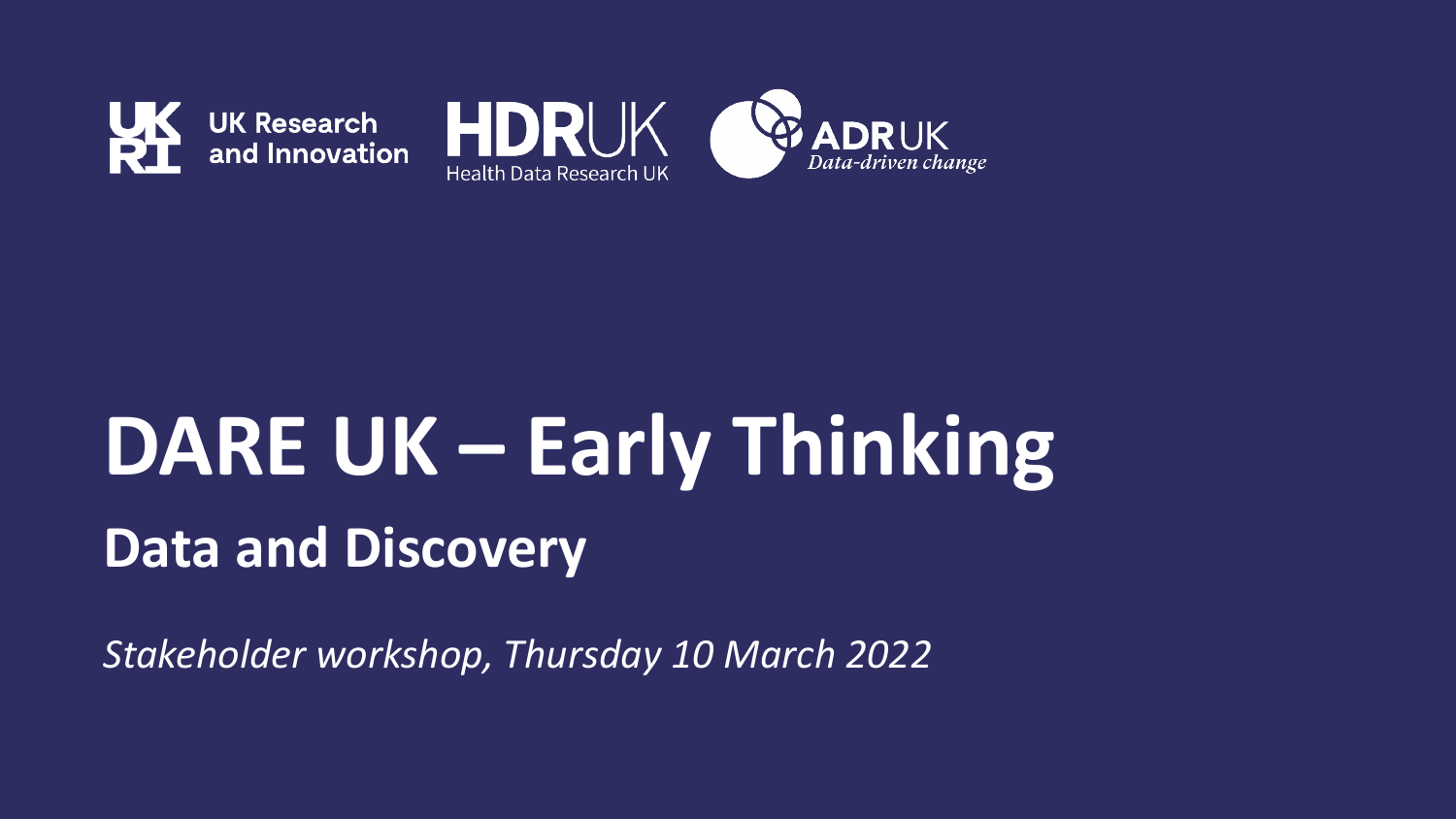

### **Sensitive Data – Possible Definition**

"Sensitive data includes data with directly or indirectly **identified information** such as names and addresses as well as directly or indirectly **identifiable data which have been de-identified** (has had all personal identifying information removed), but nevertheless **remains sensitive due to the potential for re-identification, attribution or secondary disclosure**. For the purposes of this programme, sensitive data will also be considered **to include other data associated with individual people** such as financial information, retail profiles, social media activity, and location and movement information. These data may come from data sources across academia, government, third sector and industry."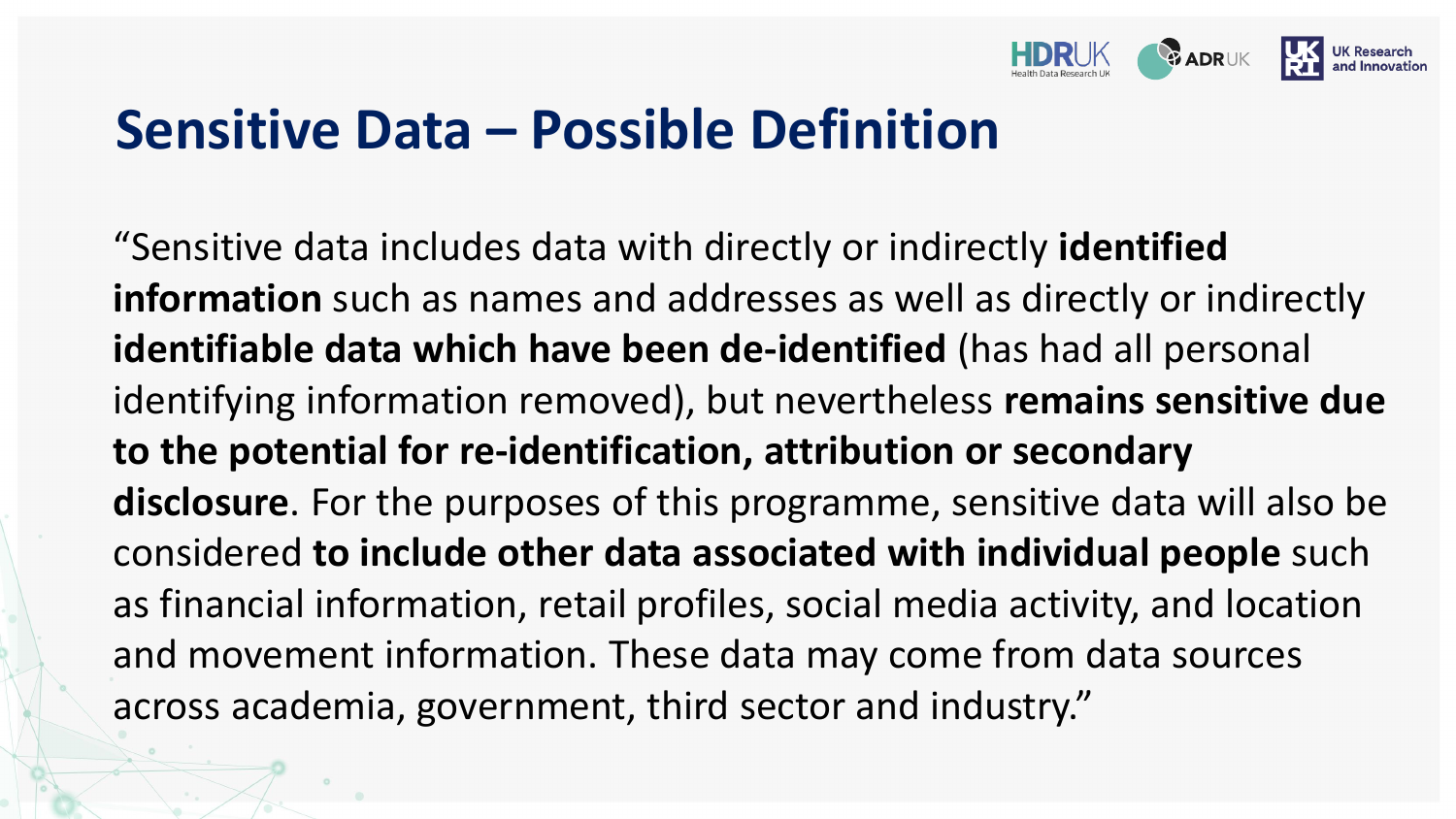

# **Why Data & Discovery?**

- Data lifecycle management (including for associated metadata) allows Trusted Research Environment (TRE) operators to ensure the right data is shared with the right people, for the right purpose, with appropriate permissions and governance applied in the right setting
- The principles that ensure efficient data sharing practices are the Findable, Accessible, Interoperable and Reusable (FAIR) principles
- Increased visibility for data available within TREs, allows more research to be conducted
- High quality metadata allows novel linkage of datasets between different domains to be discovered for innovative research and support reuse of derived datasets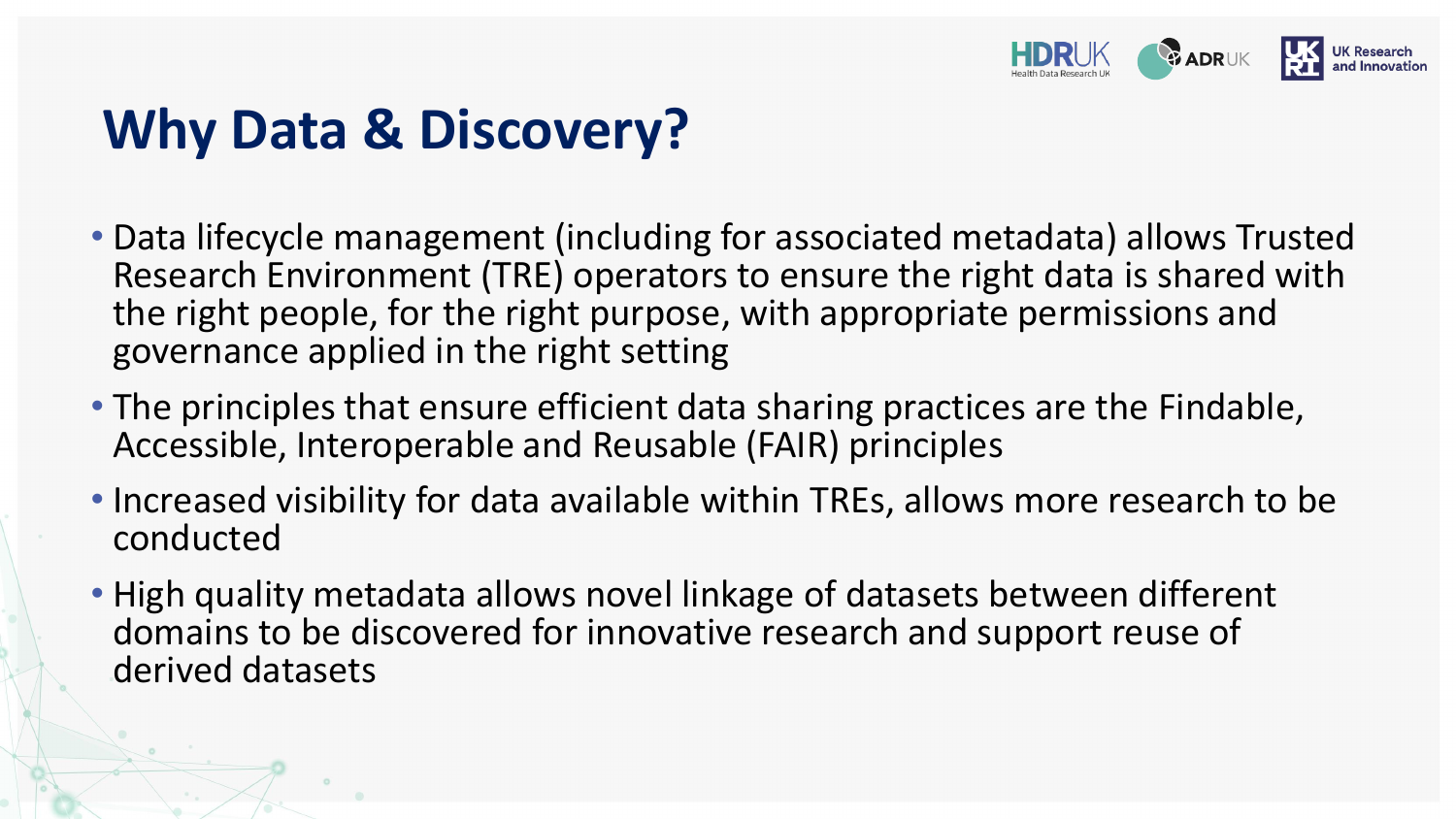

### **What is Metadata?**

- Metadata is data about data. Metadata enriches the data with information, which makes it easier to discover, use and manage.
- There is a wide variety of metadata depending on its purpose, format, quality and volume. Some of the widely used categories of metadata are: descriptive, structural, administrative and statistical.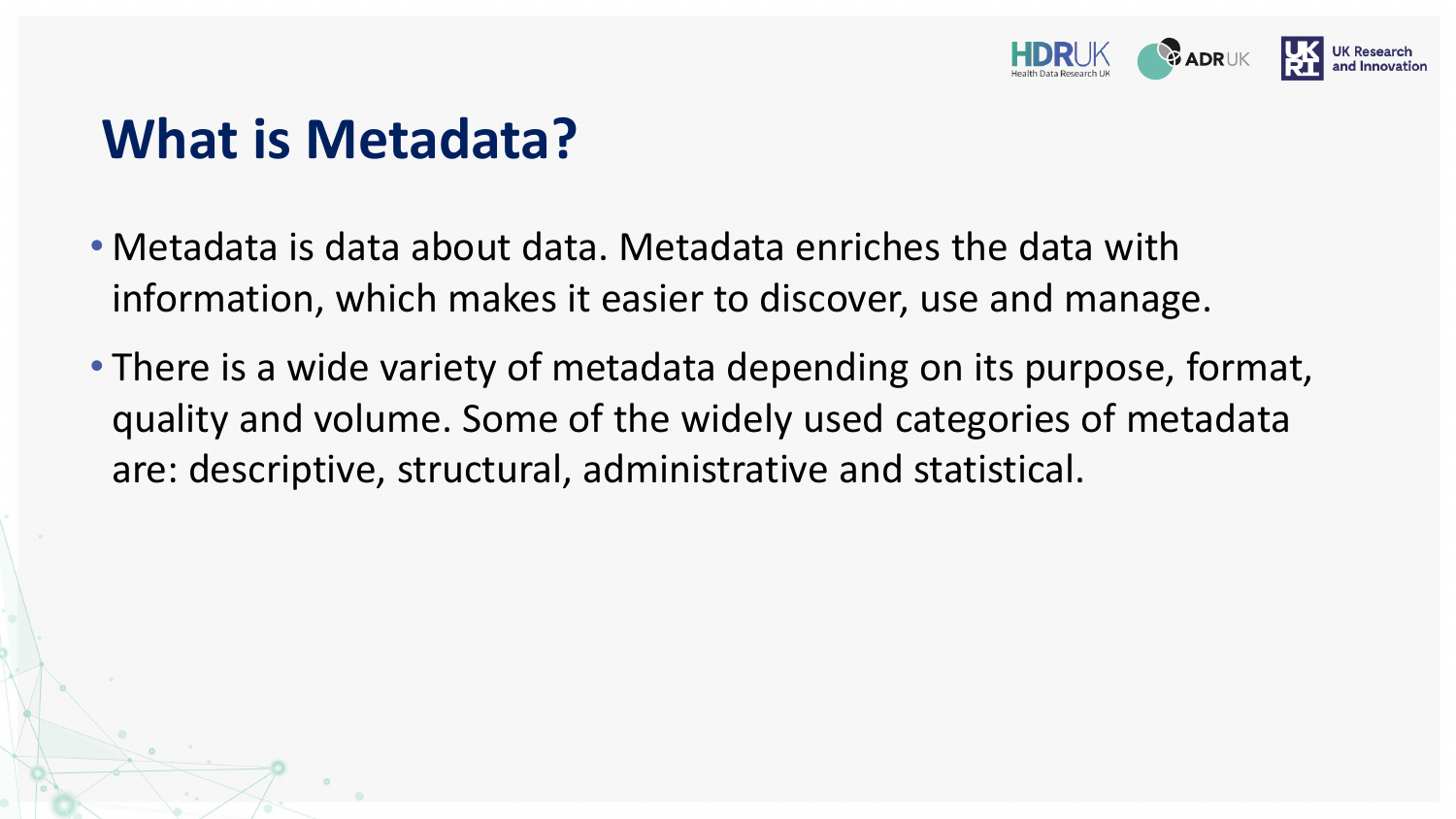

# **What is a Digital Object Identifier (DOI)?**

- Digital Object Identifiers, commonly shortened to DOIs, were invented to give each electronic, or digital, item a unique, persistent identifier. Any digital object can be assigned a DOI number, for example:
	- •academic journal articles
	- •research reports
	- •datasets
	- •books and media
	- •conference proceedings
	- •code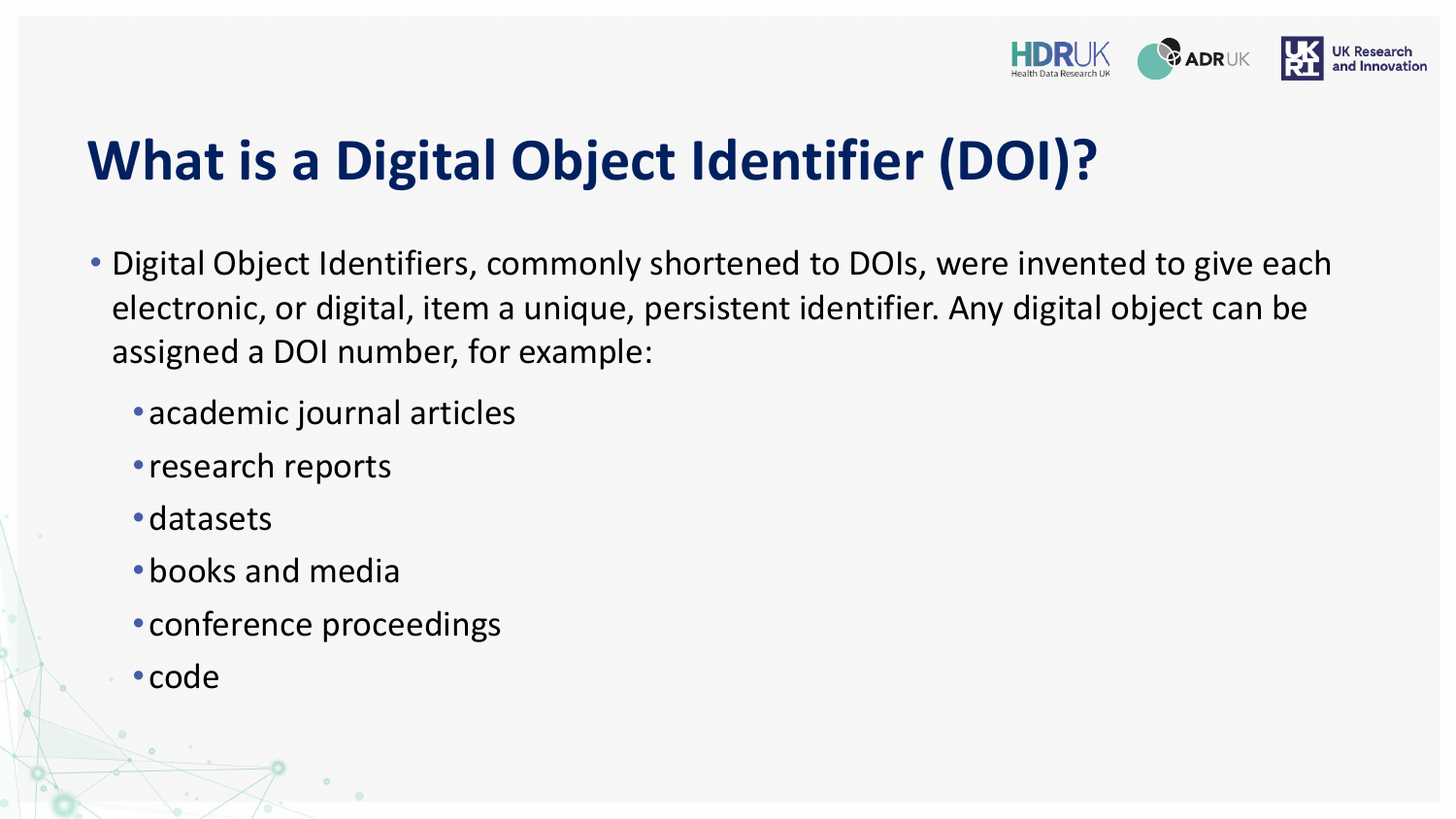

# **First Draft Recommendations (1 of 5)**

#### **Enhance the data lifecycle for cross-domain research**

- Pilot cross-council automated provisioning pipelines for sensitive and open data, with analysis being conducted in TREs
- Develop an approach for data provisioning between federated TREs to support usecases where federated analytics is not technically feasible
- Review options for a third party linkage service that can be deployed across the TREs and support different council domains
- Building upon existing best practice, design archival capability that can be integrated with TREs and support cross-council use. Develop the business case for production development and deployment in DARE UK Phase 3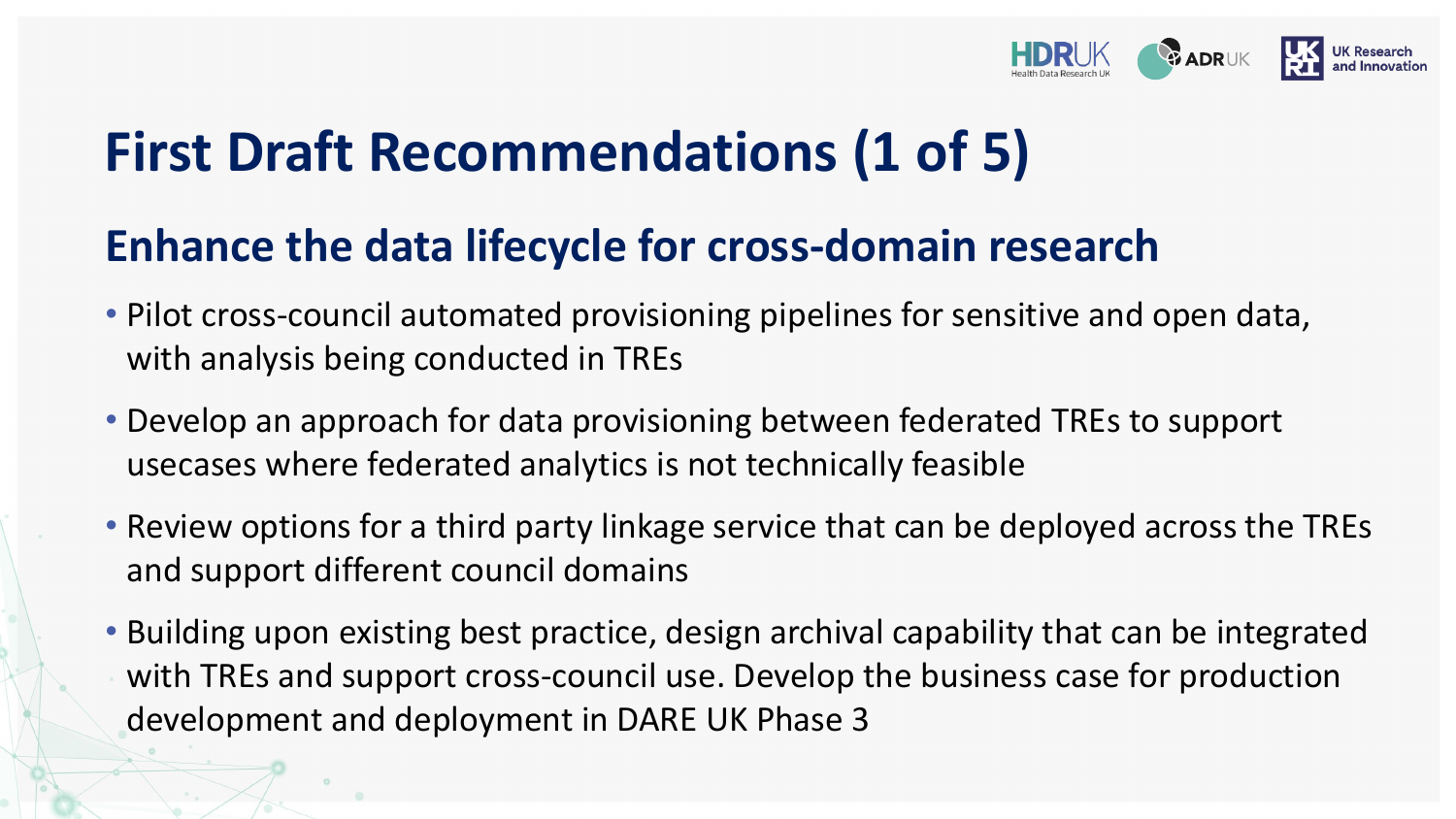

### **Enhance the data lifecycle for cross-domain research**

- Scrutinise projects and approve approaches, use of data and methodology to ensure data isn't disclosed, rather than check outputs
- Need approach to link with potentially very large open datasets
- Third party linkage service might be useful, provided it is available fairly and not too expensive
- Need further study into what data to keep, and what not to keep (also related to novel / 'Internet of Things' data)
- Minimise data travel; only move data when essential
- Do we need a data steward organisation to bring skills?
- Sometimes too many approvals needs from data access to provisioning
- Need to ensure any third-party linkage service is secure. If Open Source, would it be more vulnerable to attack?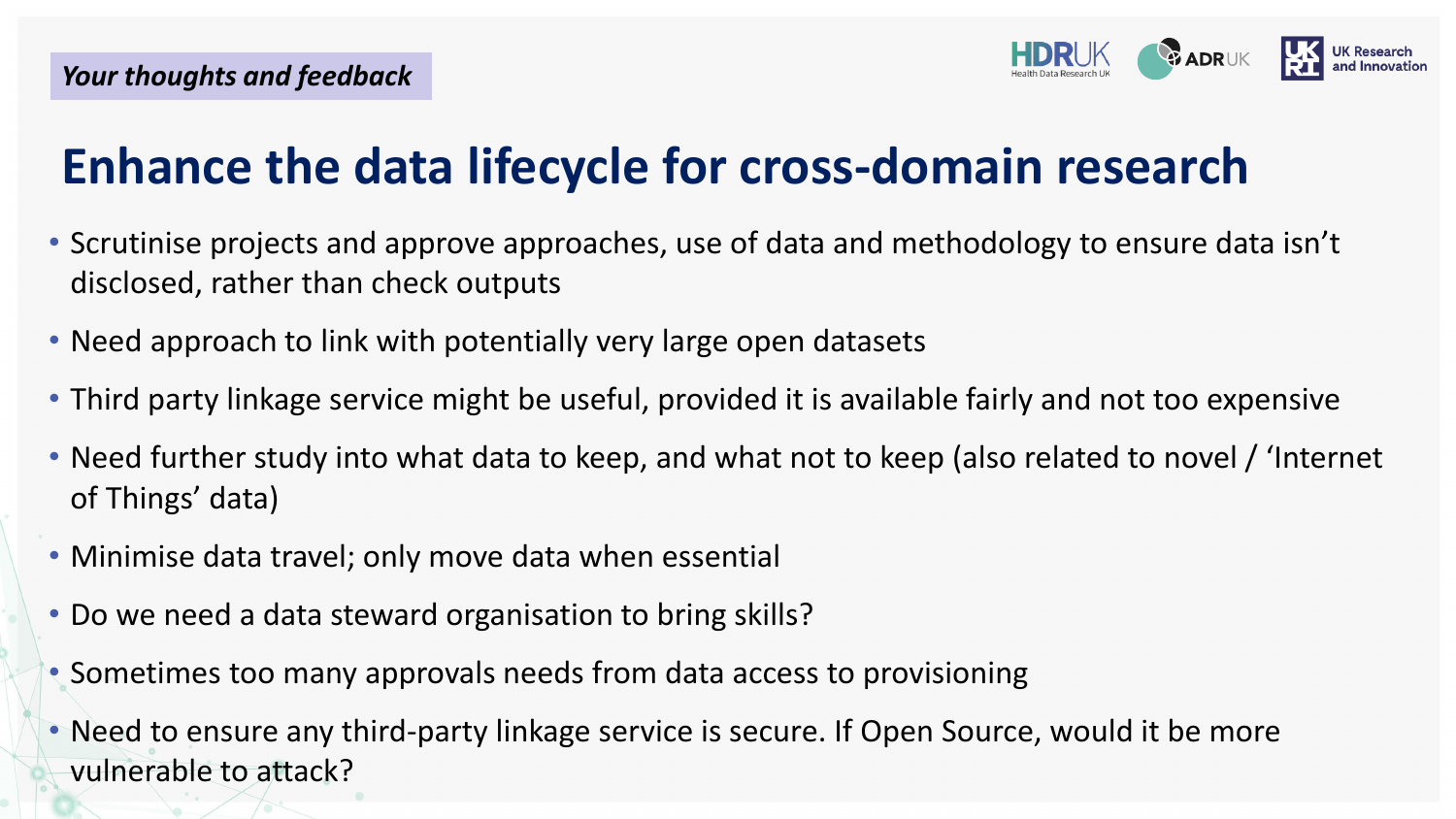

### **First Draft Recommendations (2 of 5)**

### **Explore implications of new data types, models for sharing and velocity of delivery**

- Review emerging data requirements for new data types (e.g. use of wearables), delivery models beyond datasets such as streaming data, and requirements for near real time access
- Develop lifecycle model to address these requirements
- MVP of service to support near real time flow of IoT data such as wearables using streaming technology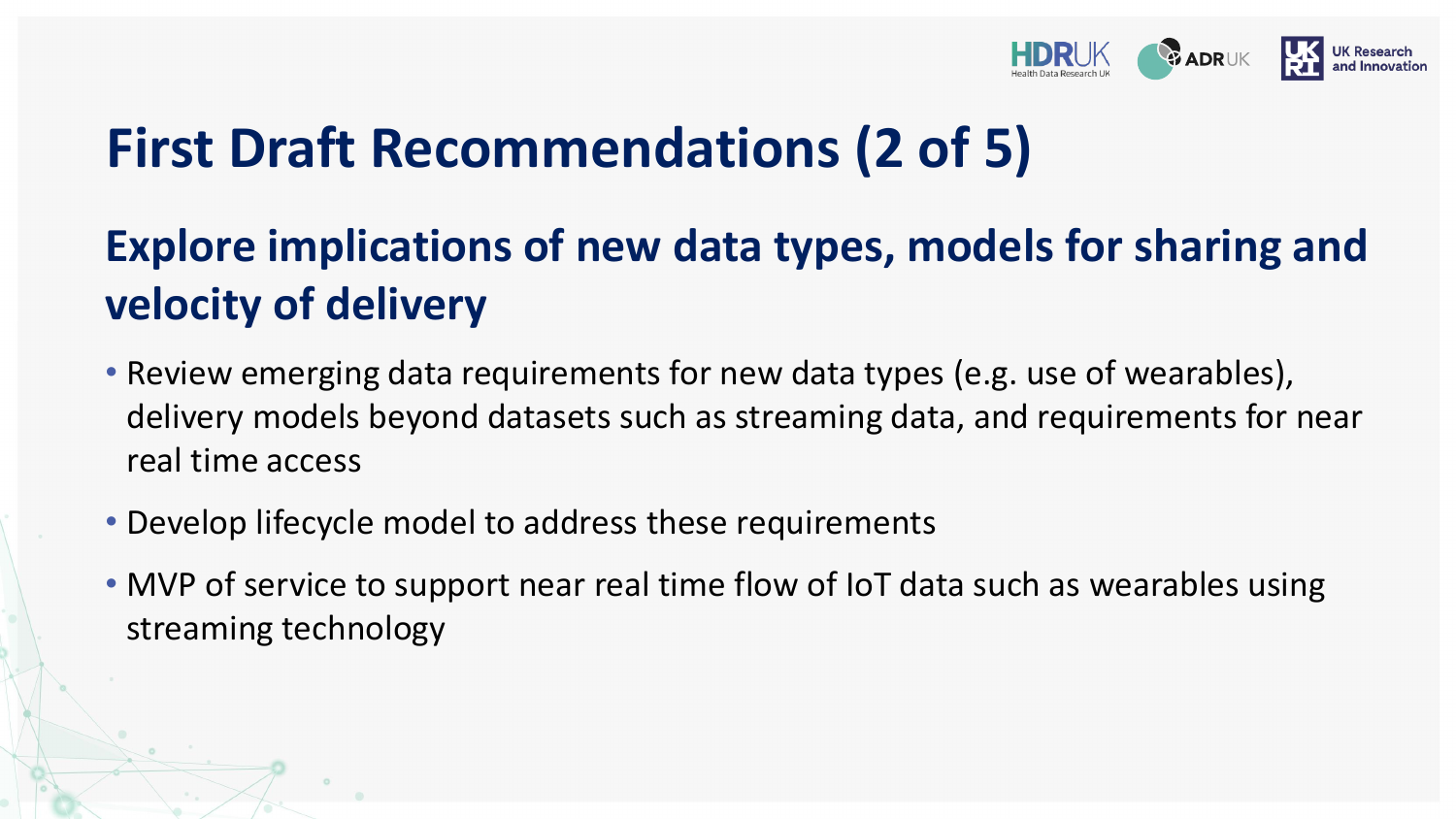

### **Explore implications of new data types, models for sharing and velocity of delivery**

- Wearable will be important, but data preparation, checking validity/accuracy, and de-identification may not be easy
- Need to consider how to stream this data
- Could this lower the environmental cost of collecting data, contributing to the NetZero agenda?
- Current legislation and governance is not ready for near real-time delivery
- Innovation here should be driven by the research use cases and not technology led
- Explore new research opportunities on streaming data, temporal characteristics
- How to do de-identification on-the-fly; what are the risks?
- Need to consider storage for new datatypes; imaging will consume more storage than is practical; some data may need to be ignored
- Is there opportunity to align PROMs/wearables and NHS virtual wards activity?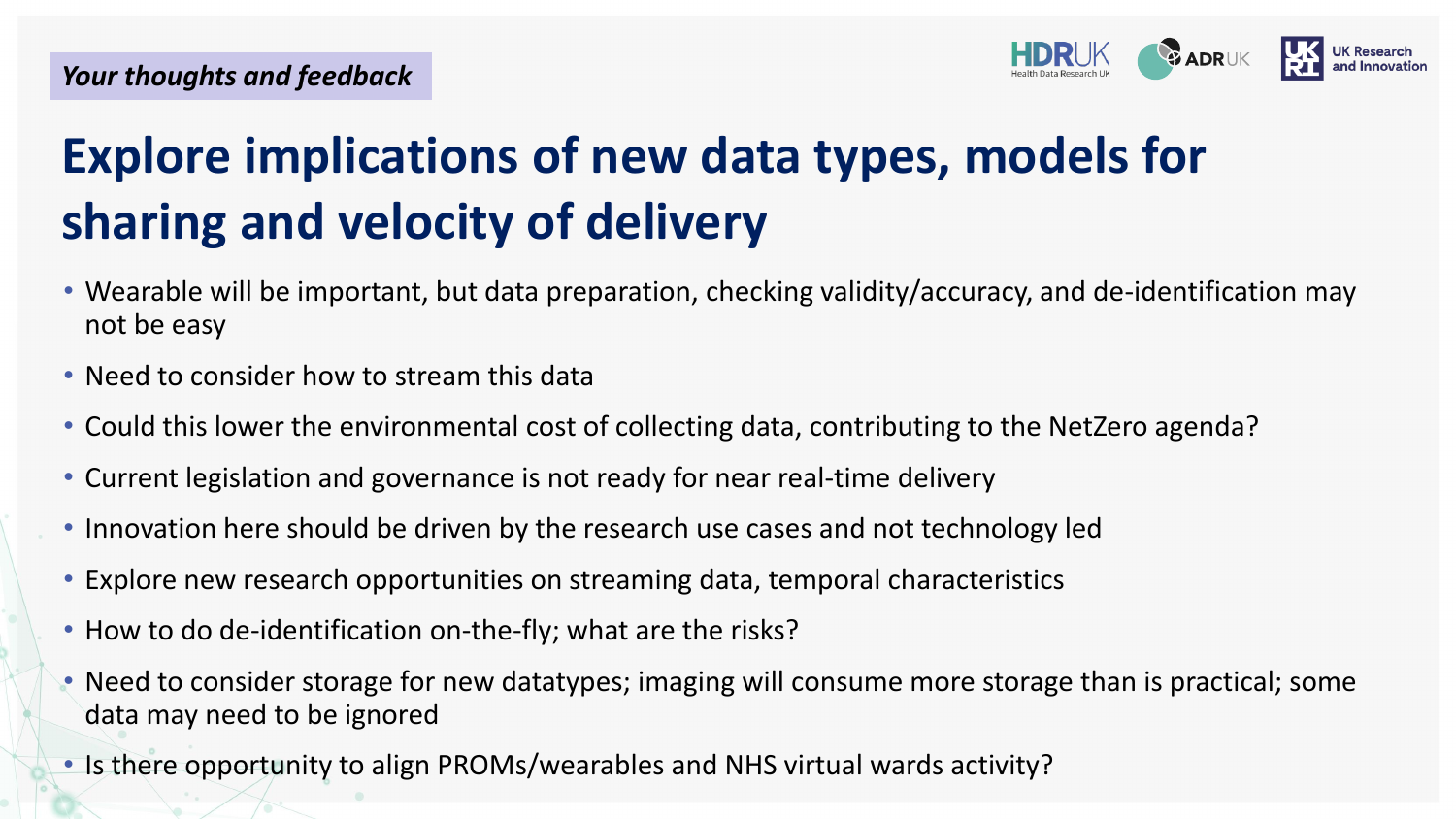

# **First Draft Recommendations (3 of 5)**

#### **Guidelines on Privacy Enhancing Technologies (PETs)**

- In collaboration with existing initiatives (e.g, ICO, UN, Royal Society/Turing) develop guidelines on the deployment of PETs alongside TREs
- Using learning from Phase 1, develop a risk model for the linkage of cross council data and provision of linked data to support guidelines on the usage of PETs
- Focused call to demonstrate effective use of PETs for federated analysis on sensitive data
- Develop training for research and technical teams on the effective use and deployment of selected PETs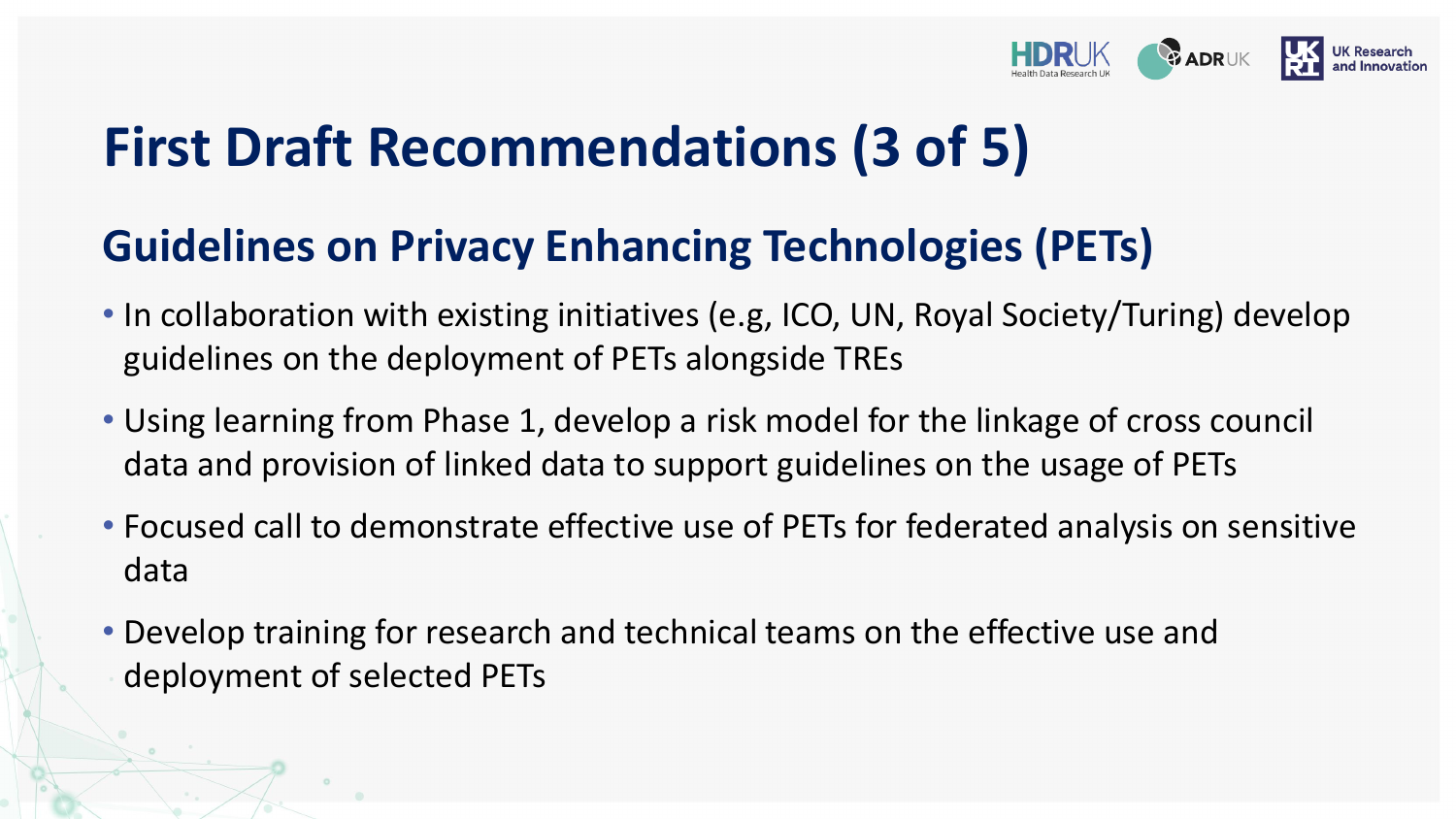

### **Guidelines on Privacy Enhancing Technologies (PETs)**

- Need to make great use of high fidelity synthetic data
- Essential to public trust, but needs standardisation and to be explainable
- Link up with the UN activity, also Department for Education work on Functional Anonymisation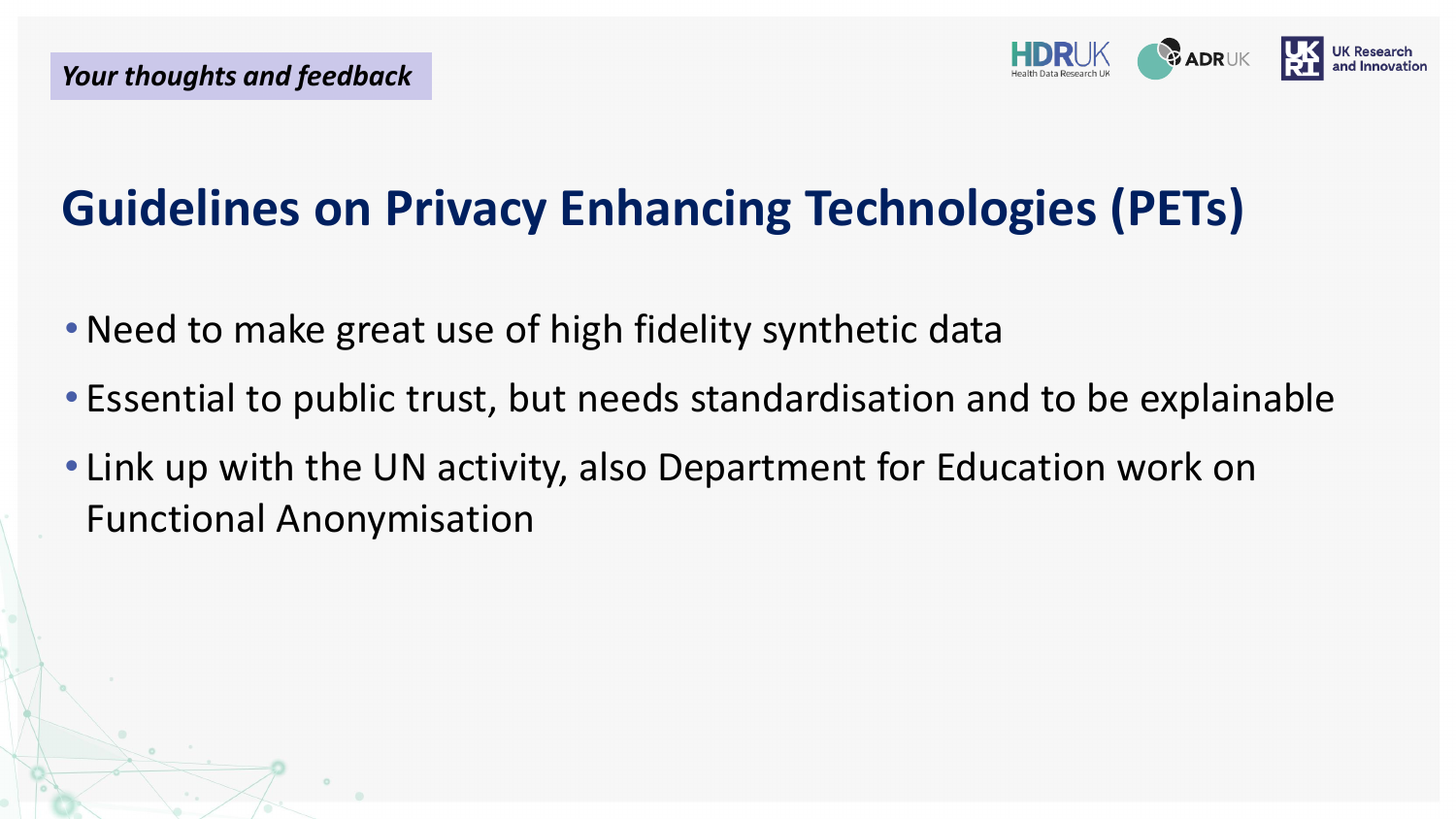

## **First Draft Recommendations (4 of 5)**

#### **Establish a UKRI wide metadata standard working group**

- Survey each UKRI-council landscape on metadata usage for different data modalities and current approaches
- Define a minimally accepted metadata standard across all UKRI councils extending existing standards to define UKRI-council minimal metadata standards. Pilot the metadata standard
- Develop or select a reference implementation of a metadata catalogue that that can support the metadata specifications and use of DOIs
- Define a federated registry to hold a list of available catalogues, standards, vocabularies/terminologies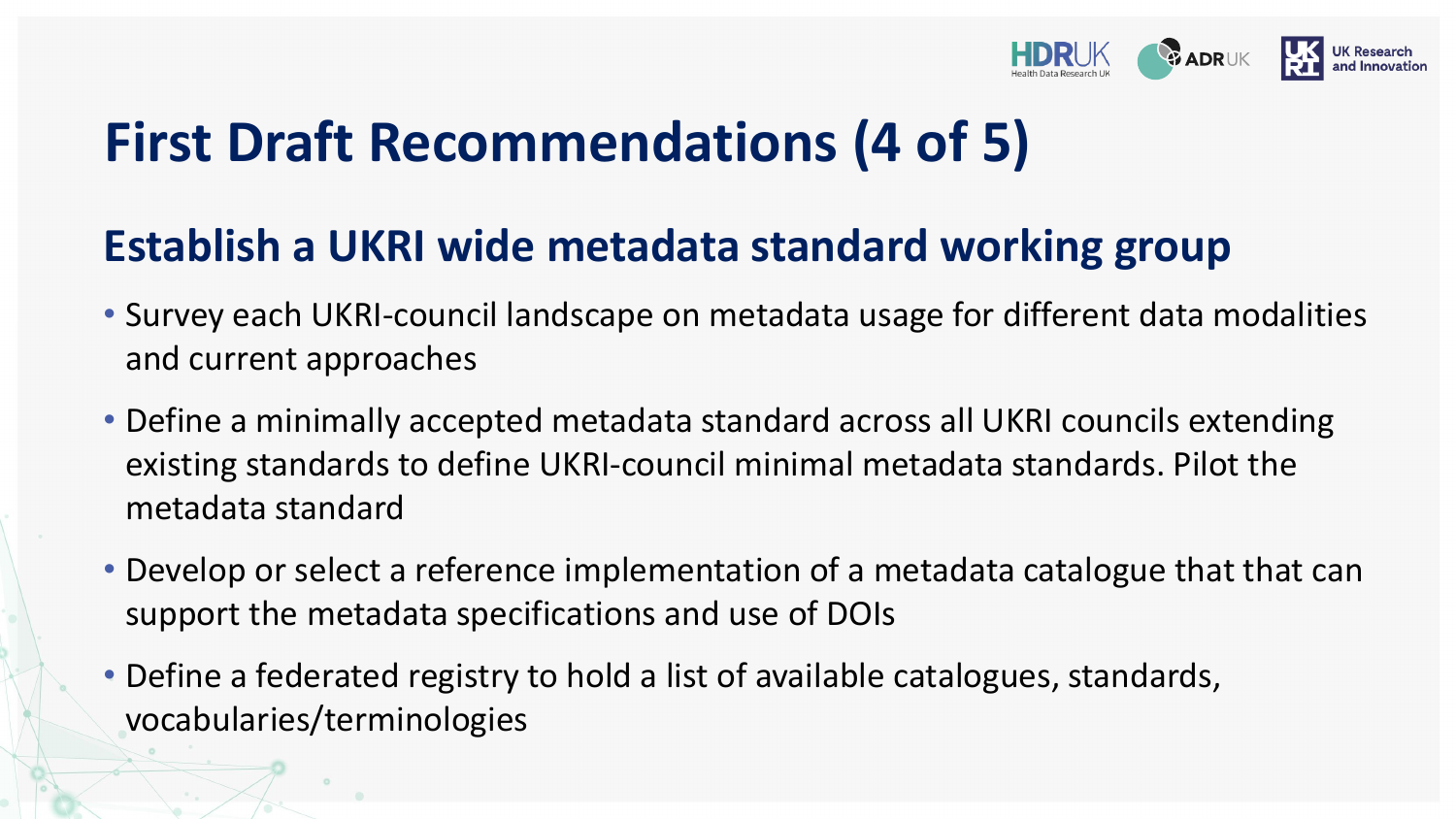

# **Establish a UKRI-wide metadata standard working group**

- Align with existing activity, e.g. [CLOSER](https://www.closer.ac.uk/); don't invent a new standard
- Establishing terminologies and controller vocabularies across domains will be difficult
- Any network of catalogues should be federated/peer-to-peer and not centralised
- Minimal, but sufficient for discovery
- Led with a standards body, e.g. [ISO](https://www.iso.org/standards.html)
- Work with industry and initiative like [GAIA-X](https://www.data-infrastructure.eu/GAIAX/Navigation/EN/Home/home.html)
- Align with existing ontologies.<https://www.ebi.ac.uk/ols/index>
- Existing standards not considered to be sufficient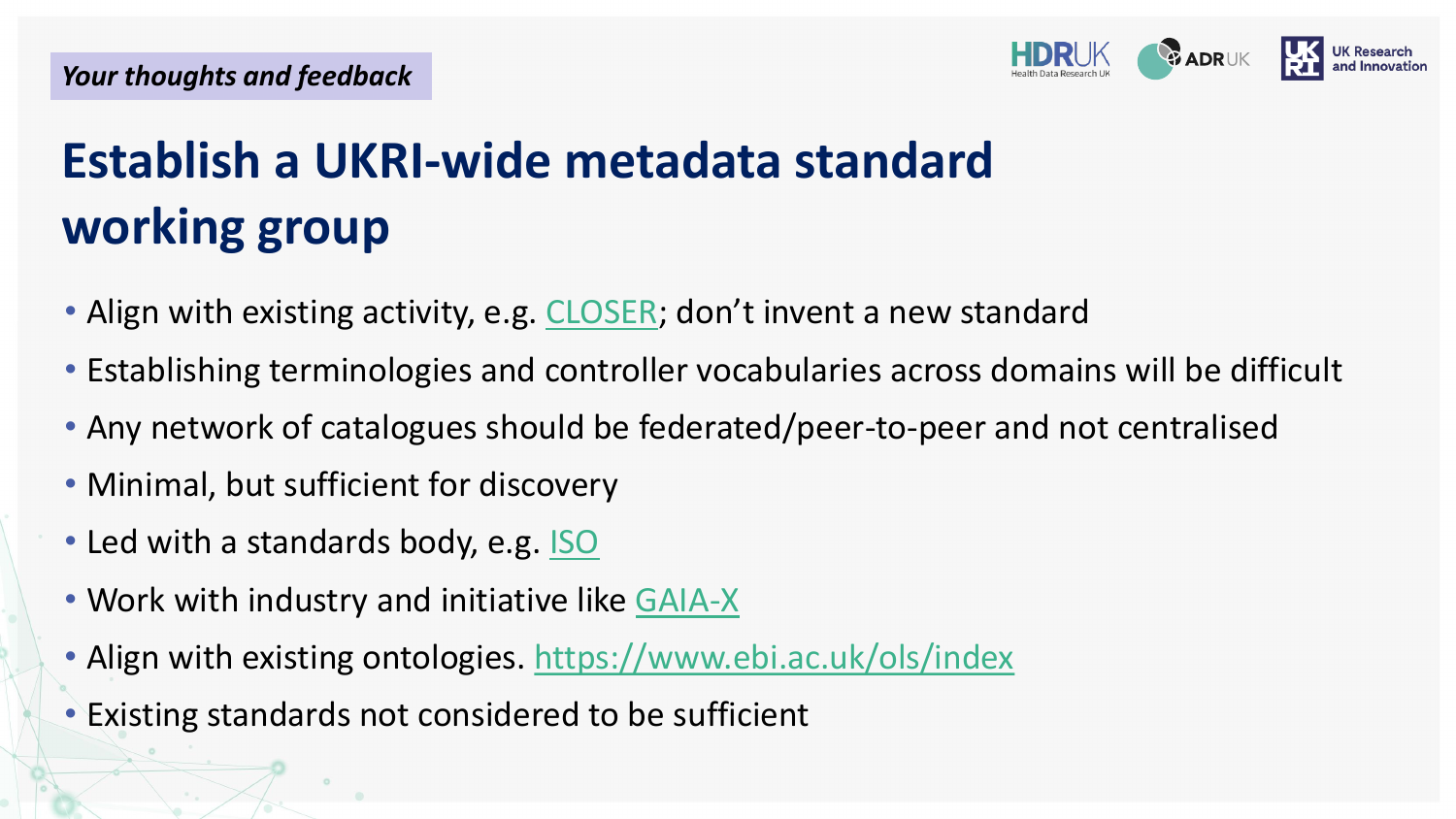

## **First Draft Recommendations (5 of 5)**

### **Leverage existing Digital Object Identifier (DOI) minting services to provide persistent identifier for all UKRI Council resources at UKRI-wide and council levels**

- Provide a central UKRI-council level service and guidance of UKRI data custodians
- Federate and syndicate large data custodians that already have DOIs assigned
- Review option to mandate that all UKRI-councils have all resource metadata postinvestment registered either at the central UKRI level or at the UKRI-council level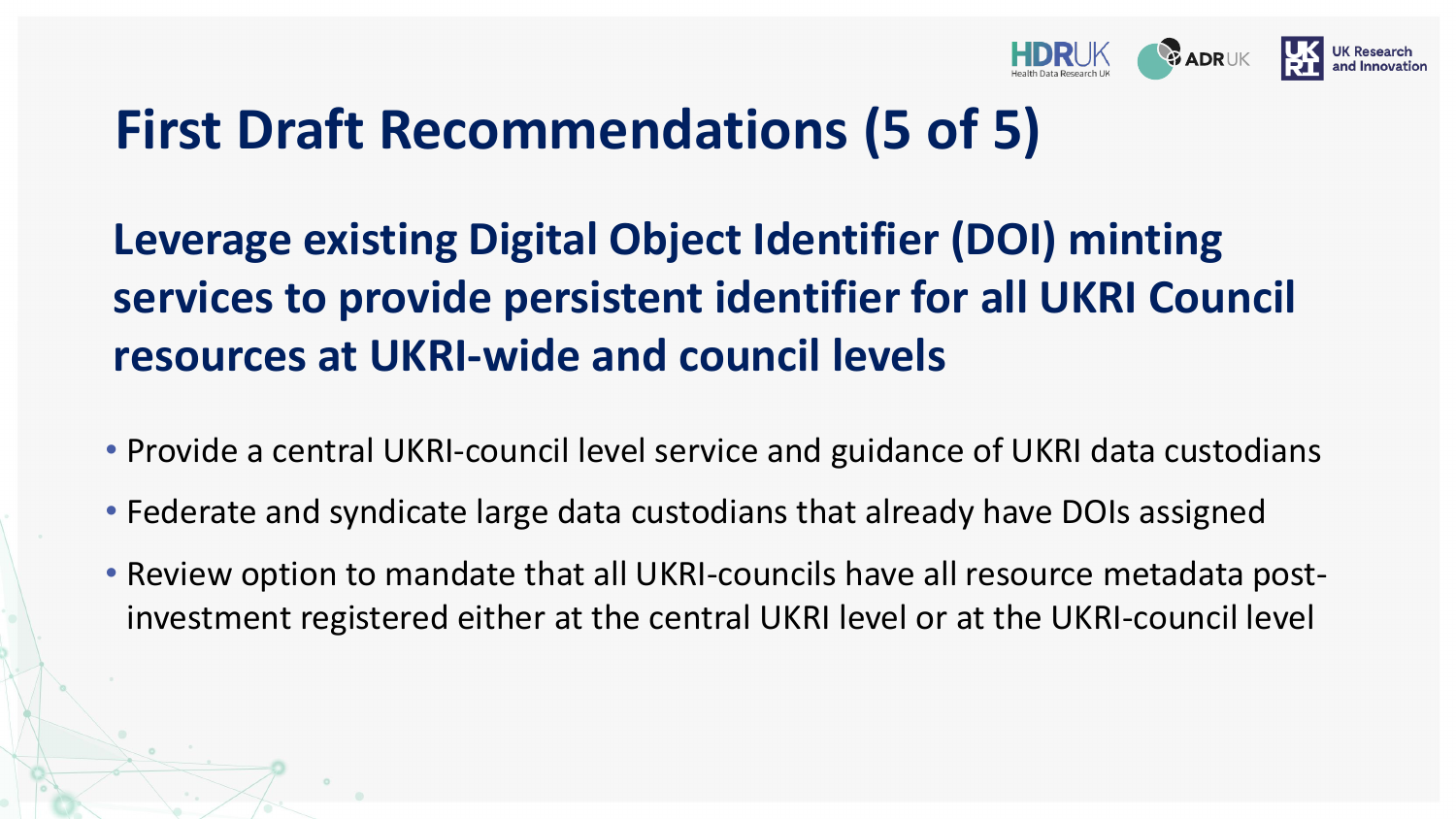

### **Leverage existing Digital Object Identifier (DOI) minting services**

- Needs a service to scale up as each release of a dataset, tool, etc. will need a unique DOI
- How do we deal with costs of doing this?
- [NERC Environmental Data Service](https://eds.ukri.org/) already doing this for their archived data, probably also in other councils. Can we build from existing services?
- Needs to be a production service; avoid an academic solution
- Needs to be rich enough to provide technical details and distribution
- Fund the maintenance of metadata; *"Metadata is for life and not just for posting in a registry"*
- Maybe early enough in adoption to achieve a common approach without too much legacy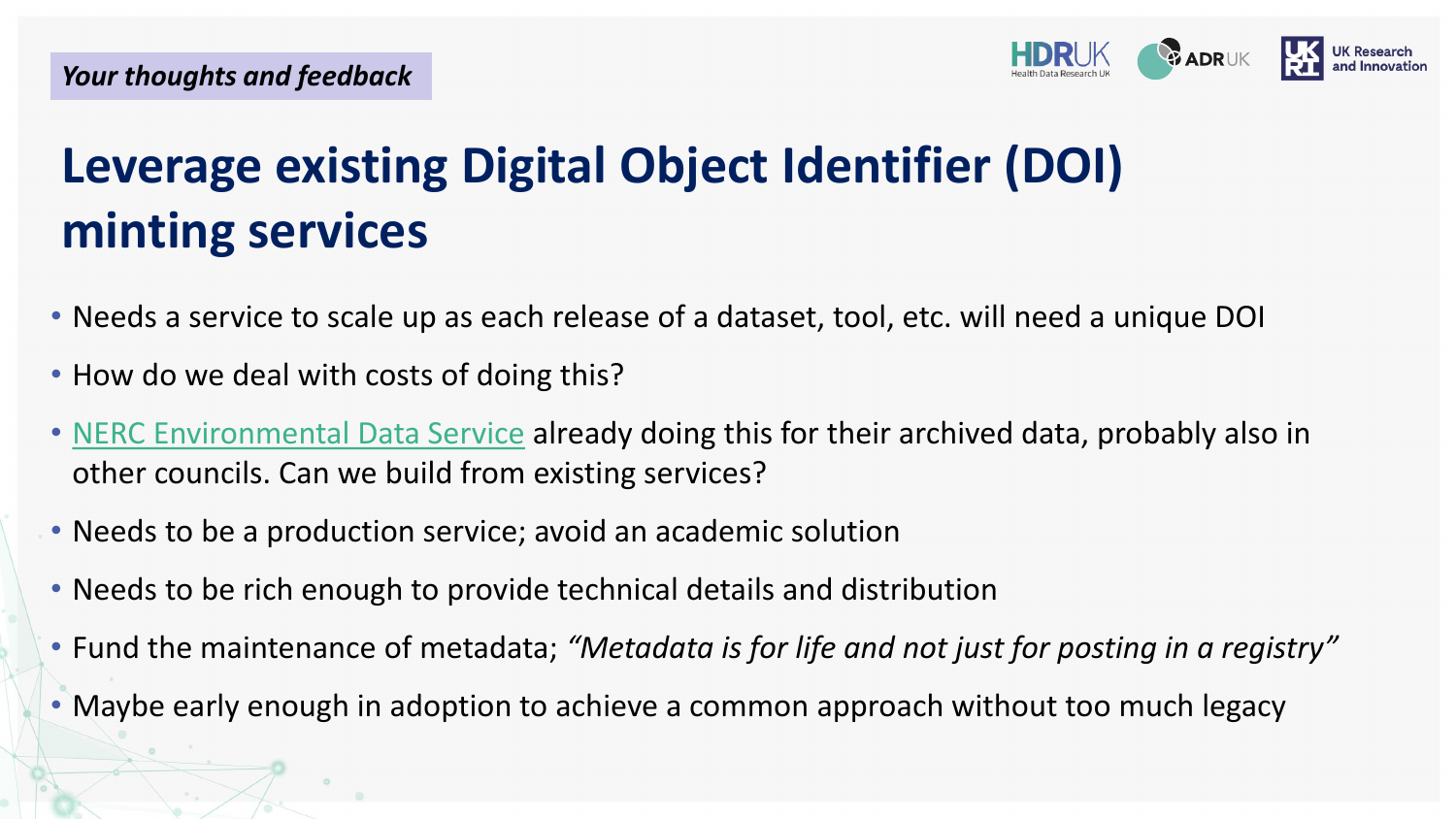

# **Where do we need your thoughts?**

- What are your current key data discovery issues? How do you expect this to change over the next 2-3 years?
- How do you envisage your data preparation and provisioning changing over the next 2-3 years?
- What novel datatypes (e.g., IoT, audio, public provided) are emerging in your research domain?
- Does the UKRI need to mandate a requirement for metadata standards and DOI assignment?
- Should UKRI councils mandate the need for metadata catalogues across all research domains? Should these be delegated to data custodians or TRE operators who may have closest knowledge of the data?
- Do you think data assets generated from bespoke data linkage be captured in the metadata to reduce wasted effort and improve transparency?
- Should we just limit ourselves to datasets? Should we cover other metadata types software/tools, facilities, projects, people, data use?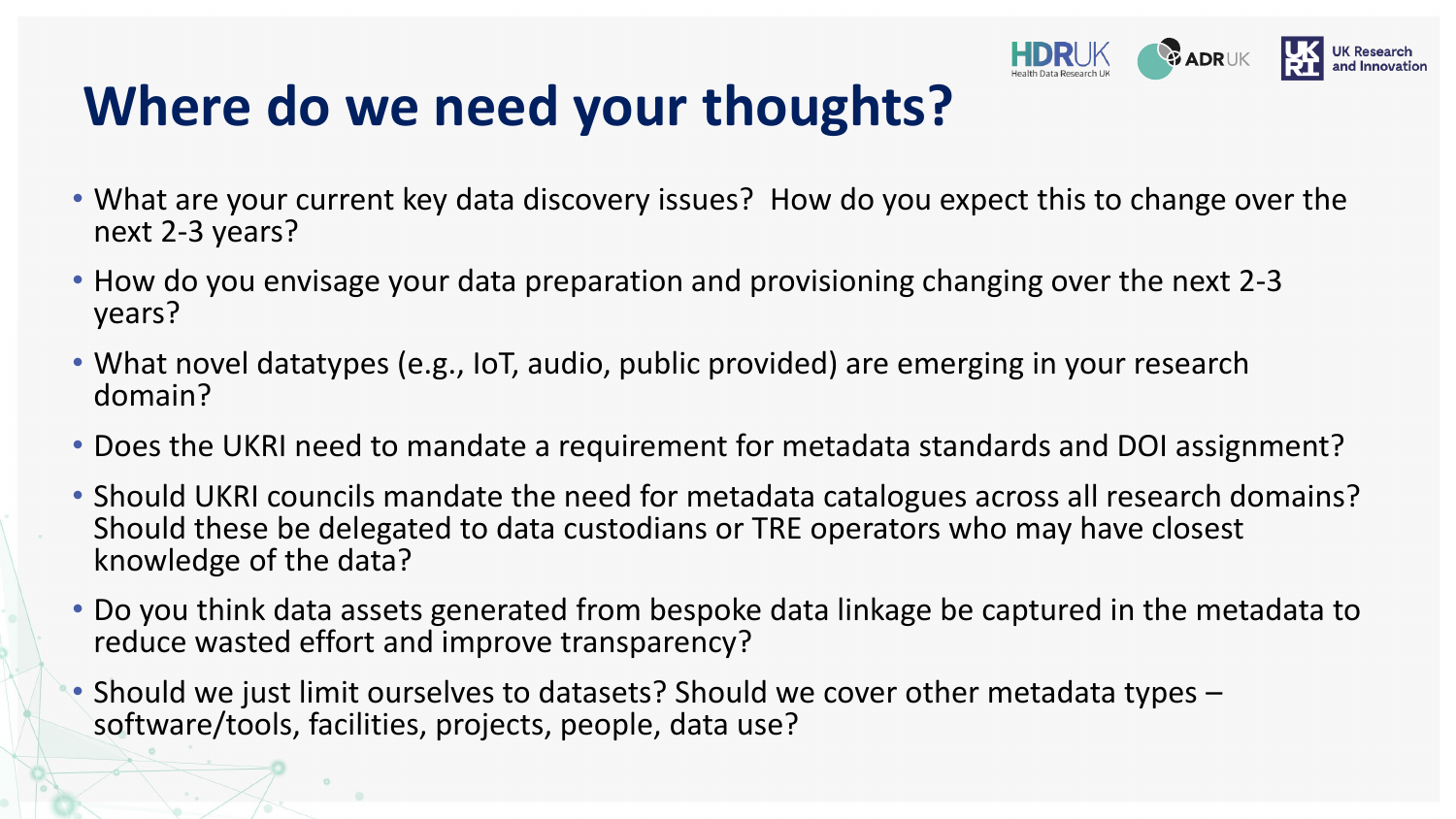

# **Where do we need your thoughts?**

- Not enough attention being paid to reproducibility. More training on FAIR principles
- Automating production of metadata is proving very challenging
- •Need approaches to managing provenance and relationships between datasets and data elements